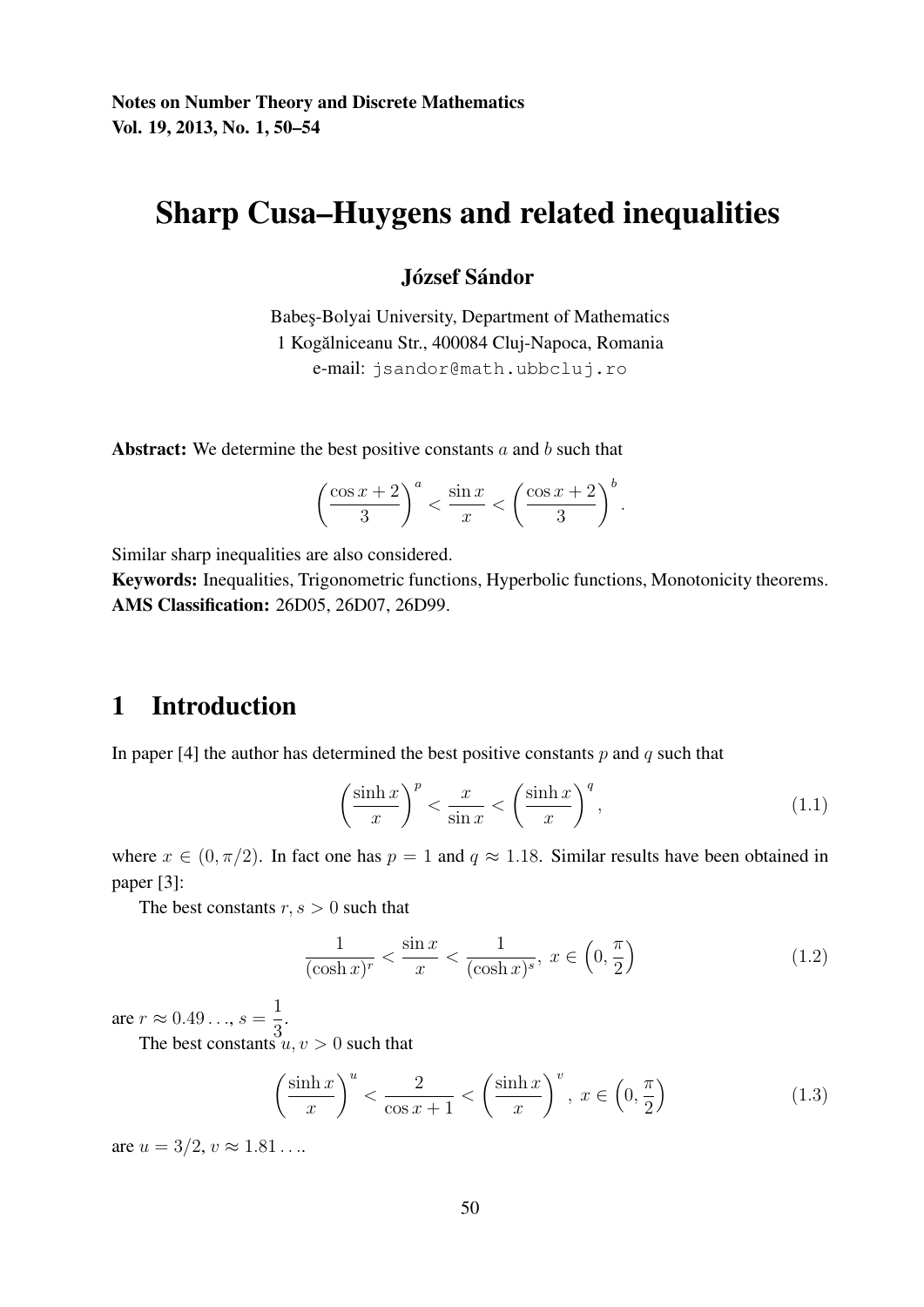The famous Cusa-Huygens inequality (see e.g. [2]) states that for any  $x \in (0, \pi/2)$  one has

$$
\frac{\sin x}{x} < \frac{\cos x + 2}{3}.\tag{1.4}
$$

As it is well-known that (see e.g. [2])

$$
\frac{\sin x}{x} > \frac{\cos x + 1}{2},\tag{1.5}
$$

and as an immediate computation gives

$$
\frac{\cos x + 1}{2} > \left(\frac{\cos x + 2}{3}\right)^2
$$

(equivalent with  $(\cos x - 1)(2 \cos x + 1) < 0$ ), clearly one arises the question on the constants  $a, b > 0$  such that

$$
\left(\frac{\cos x + 2}{3}\right)^a < \frac{\sin x}{x} < \left(\frac{\cos x + 2}{3}\right)^b. \tag{1.6}
$$

Similarly, as it is shown in [2], one has

$$
\frac{\sin x}{x} > \left(\frac{\cos x + 1}{2}\right)^{2/3},
$$

by (1.5) we can study the constants c and  $d > 0$  such that

$$
\left(\frac{\cos x + 1}{2}\right)^c < \frac{\sin x}{x} < \left(\frac{\cos x + 1}{2}\right)^d,\tag{1.7}
$$

where, as in the case of (1.6),  $x \in (0, \pi/2)$ .

The hyperbolic variants of these inequalities may be studied, too. In what follows, we shall always assume that  $x \in (0, \pi/2)$ .

#### 2 Main results

First, by using the method of [4] we shall prove the following:

**Theorem 2.1.** The best positive constants a and b in inequality (1.6) are  $a = \frac{\ln \pi}{2} / (\ln 3/2) \approx$  $1, 113...$  and  $b = 1$ .

*Proof.* We shall use the following auxiliary results:

**Lemma 2.1.** One has, for any  $x \in (0, \pi/2)$ , the inequalities

$$
\ln \frac{x}{\sin x} < \frac{\sin x - x \cos x}{2 \sin x} \tag{2.1}
$$

and

$$
\ln \frac{3}{2 + \cos x} > \frac{x \sin x}{2(2 + \cos x)}.
$$
\n(2.2)

*Proof.* Inequality (2.1) is proved in [4] (see Lemma 2.2). For the proof of (2.2) consider the application

$$
a(x) = \ln \frac{3}{2 + \cos x} - \frac{x \sin x}{2(2 + \cos x)}, x \in [0, \frac{\pi}{2}).
$$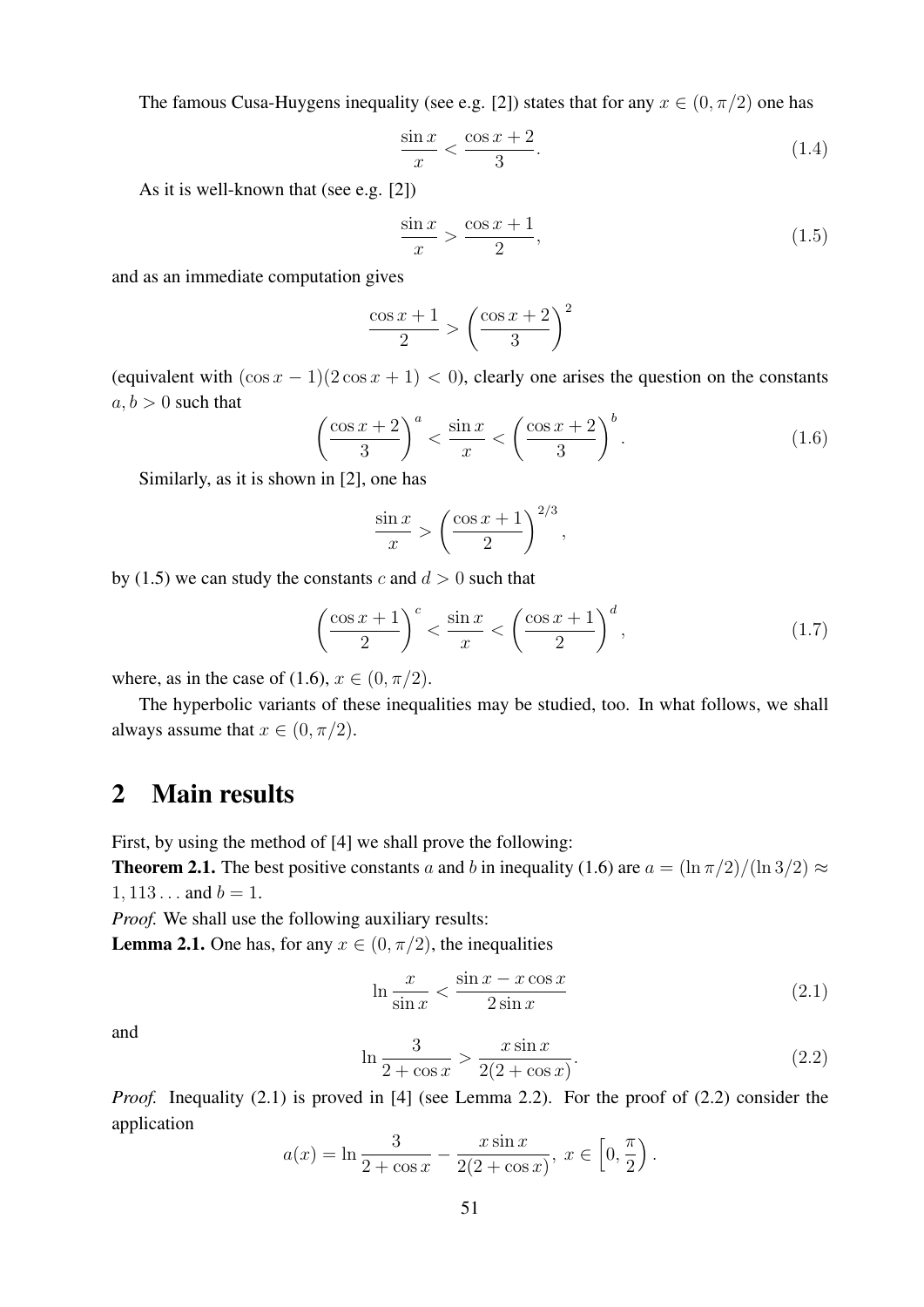For the derivative of this function one can deduce, by an elementary computation:

$$
2(2 + \cos x)^{2} a'(x) = 2\sin x + \sin x \cos x - 2x \cos x - x = b(x).
$$

Now  $b'(x) = 2 \sin x(x - \sin x) > 0$ , and as  $b(0) = 0$ , we get  $b(x) \ge b(0) = 0$  for  $x \ge 0$ . This in turn implies  $a'(x) \ge 0$  for  $x \ge 0$  and as  $a(0) = 0$ , we get  $a(x) > 0$  for  $x > 0$  and  $x < \pi/2$ . This proves relation (2.2) of Lemma 2.1.

*Proof of Theorem 2.1.* Let us introduce the application

$$
h(x) = \frac{\ln(x/\sin x)}{\ln(3/(2 + \cos x))}, x \in \left(0, \frac{\pi}{2}\right)
$$

and

$$
f(x) = \ln(x/\sin x), \ g(x) = \ln(3/(2 + \cos x)).
$$

One gets easily

$$
g^{2}(x)h'(x) = \frac{\sin x - x \cos x}{x \sin x} \ln \frac{3}{2 + \cos x} - \frac{\sin x}{2 + \cos x} \ln \frac{x}{\sin x}.
$$
 (2.3)

By inequality (2.1) one can write

$$
g^2(x)h'(x) > \frac{\sin x - x \cos x}{\sin x} \left[ \frac{1}{x} \ln \frac{3}{2 + \cos x} - \frac{\sin x}{2(2 + \cos x)} \right],
$$

so by (2.2), the paranthesis being strictly positive, we get by (2.3)

$$
h'(x) > 0.
$$

Thus  $h(x)$  is a strictly increasing function. This implies

$$
\lim_{x \to 0} h(x) = 1 < h(x) < h\left(\frac{\pi}{2}\right) = \frac{\ln \pi/2}{\ln 3/2},
$$

so we get the best constants in (1.6),  $a =$  $\ln \pi/2$  $\frac{\ln n/2}{\ln 3/2} \approx 1,113...$  and  $b = 1$ . This proves Theorem 2.1.

In what follows, we shall prove by another method the following result:

**Theorem 2.2.** The best positive constants c and d in inequality (1.7) are  $c =$ 2  $\frac{2}{3}$  and

$$
d = \frac{\ln(\pi/2)}{\ln 2} \approx 0.651\dots.
$$

*Proof.* The following variant of L'Hôpital's rule, known also as the "monotone form of L'Hôpital's rule" will be applied (see [1], p. 106):

**Lemma 2.2.** For  $a < b$ , let f, g be continuous on [a, b], differentiable on  $(a, b)$  and g' never vanish on  $(a, b)$ . If  $f'/g'$  is (strictly) increasing (decreasing) on  $(a, b)$ , then so are  $\frac{f(x) - f(a)}{g(x) - g(a)}$ 

and 
$$
\frac{f(x) - f(b)}{g(x) - g(b)}
$$
.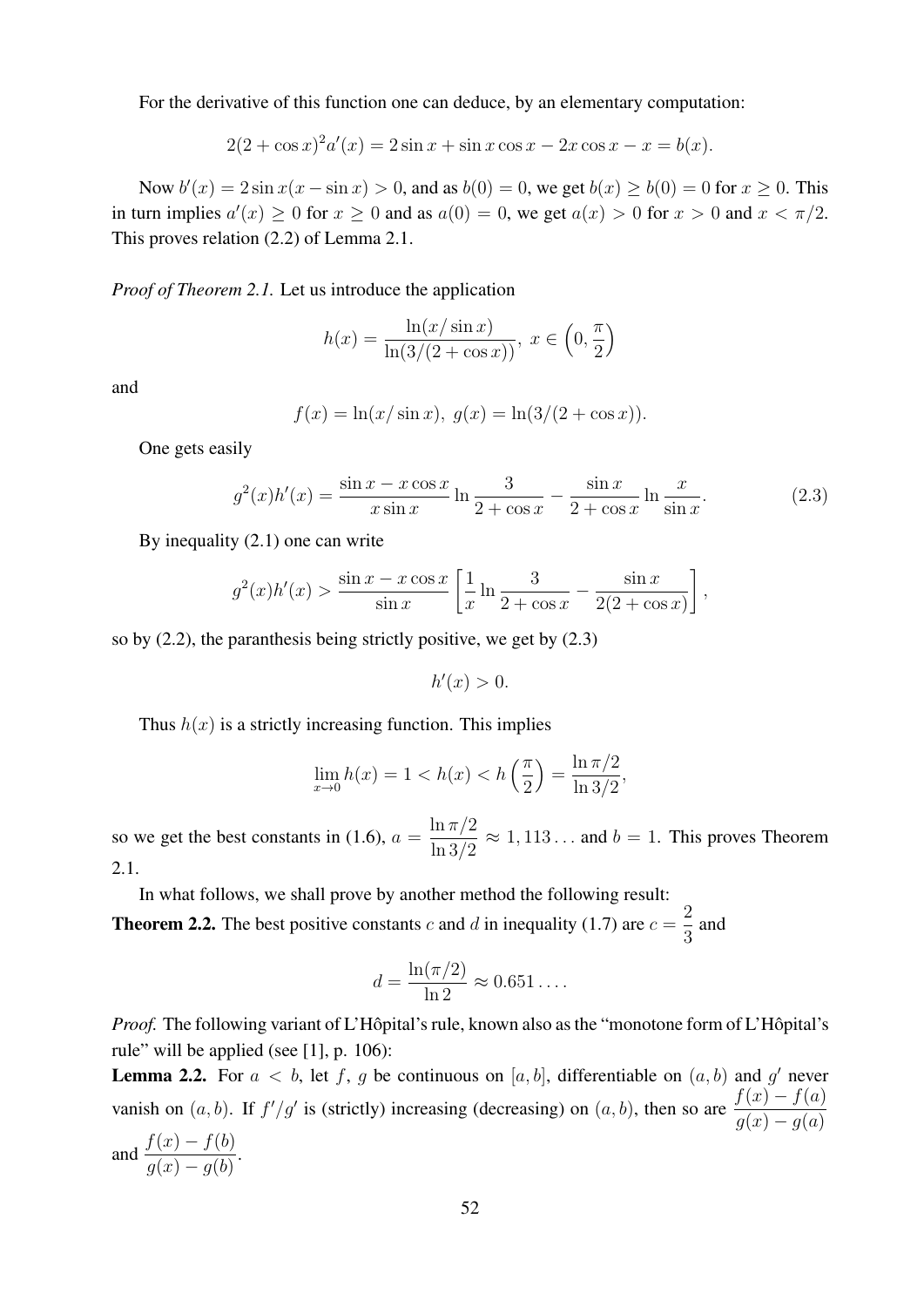Let  $f(x) = \ln \frac{2}{\cos x + 1}$  and  $g(x) = \ln \frac{x}{\sin x}$ , where  $[a, b] = [0, \pi/2]$ . Then,

$$
\frac{f'(x)}{g'(x)} = \frac{x \sin^2 x}{(\sin x - x \cos x)(\cos x + 1)} = \frac{2x \sin^2 \frac{x}{2}}{\sin x - x \cos x} = \frac{f_1(x)}{g_1(x)}.
$$

One has

$$
\frac{f_1'(x)}{g_1'(x)} = \frac{2\sin\frac{x}{2}\left(\sin\frac{x}{2} + x\cos\frac{x}{2}\right)}{x\sin x} = 1 + \frac{\tan\frac{x}{2}}{x}.
$$

As for  $k(x) =$ tan  $\overline{x}$ 2  $\frac{\ln \frac{1}{2}}{x}$  one has  $k'(x) = \frac{x - \sin x}{2 \cos^2 \frac{x}{2}}$  $\sqrt{2\cos^2{\frac{x}{2}}}$ 2  $> 0$ , the function  $k(x)$  is strictly increasing. As

$$
f_1(0) = g_1(0) = 0, \frac{f_1(x)}{g_1(x)}
$$
 will be strictly increasing. This in turn implies the same for the function 
$$
\frac{f(x)}{g(x)} = h(x).
$$
 As (1.7) may be written as  $\frac{1}{c} < h(x) < \frac{1}{d}$ , and as  $h(x)$  is strictly increasing, we get 
$$
\frac{1}{c} = \lim_{x \to 0} h(x) = \frac{3}{2}, \frac{1}{d} = h\left(\frac{\pi}{2}\right) = \frac{\ln 2}{\ln(\pi/2)}.
$$

This proves Theorem 2.2.

There exist also hyperbolic variants to these theorems. We prove one of these theorems, namely:

**Theorem 2.3.** The best positive constants m and n such that

$$
\left(\frac{\cosh x + 1}{2}\right)^m < \frac{\sinh x}{x} < \left(\frac{\cosh x + 1}{2}\right)^n, \ x > 0
$$

are  $m =$ 2  $\frac{2}{3}$  and  $n = 1$ . *Proof.* As in the proof of Theorem 2.2, let

$$
h(x) = \ln\left(\frac{\sinh x}{x}\right) / \ln\left(\frac{\cosh x + 1}{2}\right) = f(x)/g(x), \ x \in (0, +\infty).
$$

Then, by elementary computations we get

$$
\frac{f'(x)}{g'(x)} = \frac{x \cosh x - \sinh x}{2x \sinh^2 \frac{x}{2}} = \frac{f_1(x)}{g_1(x)}.
$$

One gets

$$
\frac{f_1'(x)}{g_1'(x)} = \frac{x \sinh x}{2 \sinh \frac{x}{2} \left(\sinh \frac{x}{2} + x \cosh \frac{x}{2}\right)} = \frac{1}{1 + \left(\tanh \frac{x}{2}\right) / x}.
$$

Put  $l(x) =$  $\tanh \frac{x}{2}$ 2  $\frac{\ln \frac{\pi}{2}}{x}$ . As  $l'(x) = \frac{x - \sinh x}{2 \cosh^2 \frac{x}{2}}$  $\sqrt{2\cosh^2{\frac{x}{2}}}$ 2  $< 0, l(x)$  is strictly decreasing for any  $x > 0$ , so

 $f_1'(x)$  $\frac{f_1(x)}{g_1'(x)}$  is strictly increasing. As  $f_1'(0) = g_1'(0) = 0$  and  $f(0) = g(0) = 0$ ,  $f(x)$  $\frac{f(x)}{g(x)} = h(x)$  will